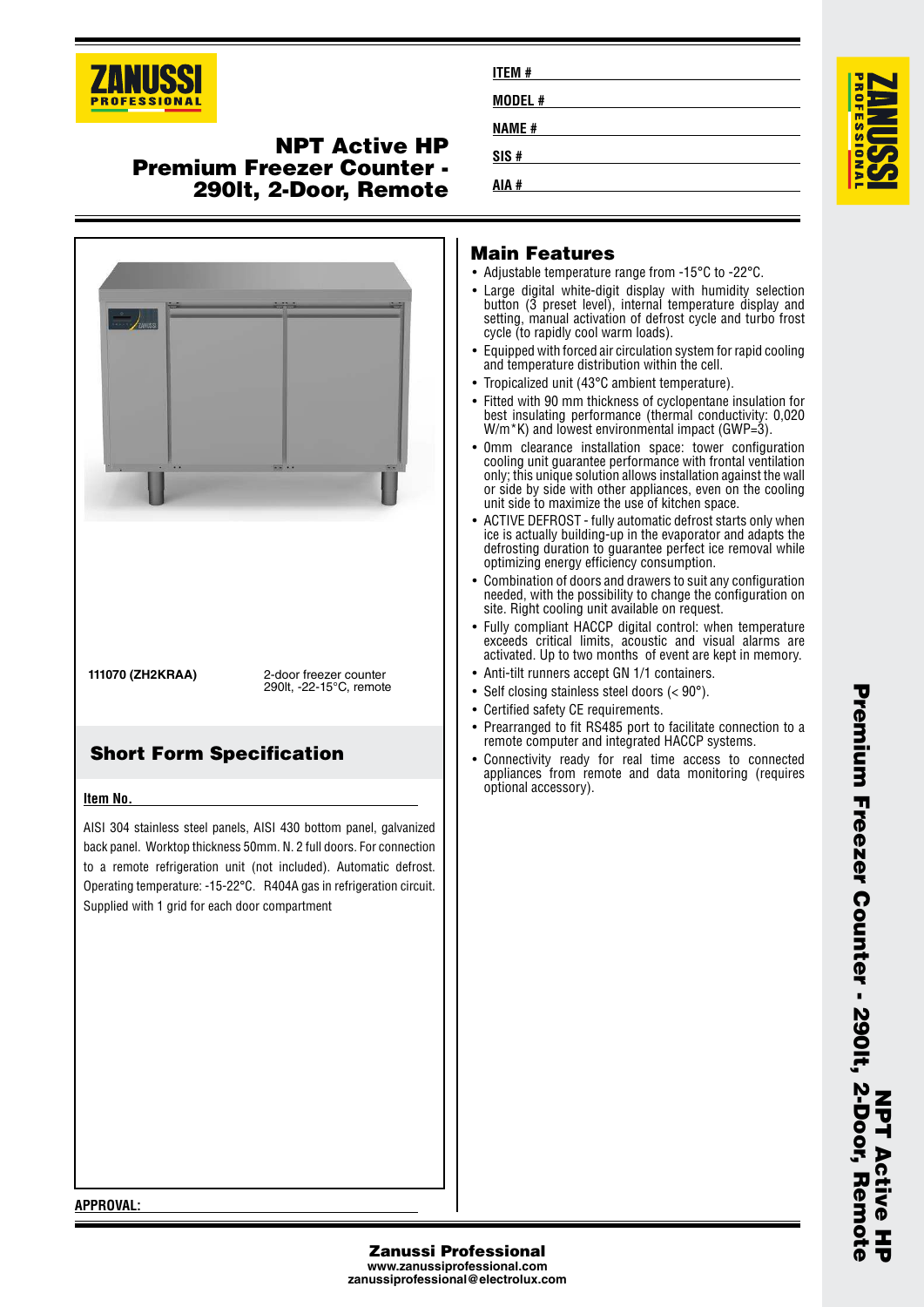

# **NPT Active HP Premium Freezer Counter - 290lt, 2-Door, Remote**

#### **Construction**

- 2 compartments with 2 doors.
- Worktop in AISI 304 Stainless steel with a 50 mm profile.
- If needed, working top can be removed for easier handling during installation (in case of narrow doors).
- Anti-drip profile on stainless steel worktop edge.
- Interior base with rounded corners, pressed from a single sheet.
- Ease of cleaning and high hygiene standards thanks to the rounded internal corners, the easily removable runners, grids and air conveyors.
- Removable triple-chamber balloon magnetic gasket to improve insulation and reduce energy consumption and ease of cleaning.
- Internal structure with 15 charging positions (3 cm pitch) available to host GN 1/1 grids, ensuring higher net capacity and a greater storage space.
- Internal and external doors, front and side panels and removable worktop in AISI 304 Stainless steel.
- Mounted on stainless steel feet to give 150 mm (-5/+50 mm) clearance for ease of cleaning the floor.
- External bottom panel in stainless steel.
- External back panel in galvanized steel.
- Remote refrigeration unit.
- Developed and produced in ISO 9001 and ISO 14001 certified factory.
- Fault code display.

## **Included Accessories**

• 2 of Kit 1/1 grey rilsan grid and 2 side runners PNC 881109 for refrigerated counters

### **Optional Accessories**

- Automatic defrost with waste evaporation PNC 880028 • Ethernet connector for Refrigerators (CAREL-IR33) PNC 880252 ❑ • 2x1/2 drawer kit for refrigerated counters PNC 881079 ❑ • 3x1/3 drawer kit for refrigerated counters PNC 881080 ❑ • 1/3 and2/3 bottle drawer kit for refrigerated counters PNC 881081 ❑ • Horizontal container supports for drawers PNC 881082 ❑ • 1/1GN grey rilsan grid for refrigerated counters PNC 881107 ❑ • 2 side runners for 1/1 GN refrigerated counters PNC 881108 ❑ •Kit 1/1 grey rilsan grid and 2 side runners for refrigerated counters PNC 881109 ❑ • 1/1 GN plastic container, H=65 mm PNC 881110 ❑ • 1/1 GN plastic container, H=100 mm PNC 881111 ❑ • 1/1 GN plastic container, H=150 mm PNC 881112  $\Box$ • Remote unit for 670lt cabinets and freezer counters - 2 and 3 compartments PNC 881123 ❑ • Kit 710 body height for two-door counters - HP PNC 881146 ❑ - remote
- Lock for refrigerator/freezer counters with 2 compartments - h700mm PNC 881242 <del>□</del>